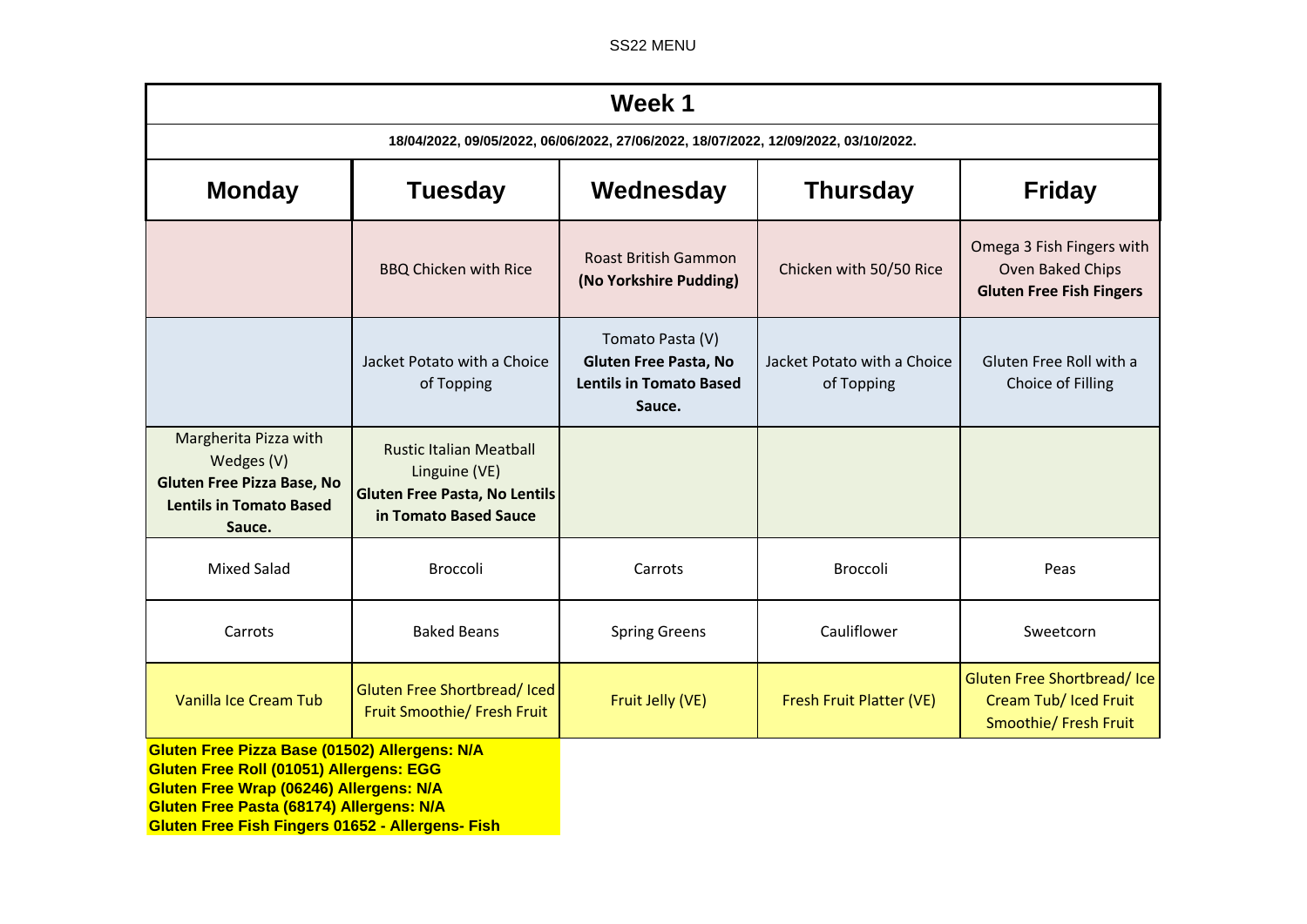SS22 MENU

| Week 2                                                                                    |                                                 |                           |                                                                                                         |                                                                                                                                          |  |  |  |
|-------------------------------------------------------------------------------------------|-------------------------------------------------|---------------------------|---------------------------------------------------------------------------------------------------------|------------------------------------------------------------------------------------------------------------------------------------------|--|--|--|
| 25/04/2022, 16/05/2022, 13/06/2022, 04/07/2022, 29/08/2022, 19/09/2022, 10/10/2022.       |                                                 |                           |                                                                                                         |                                                                                                                                          |  |  |  |
| <b>Monday</b>                                                                             | <b>Tuesday</b>                                  | Wednesday                 | <b>Thursday</b>                                                                                         | <b>Friday</b>                                                                                                                            |  |  |  |
|                                                                                           | Creamy Chicken Korma with<br>50/50 Rice         | Chicken with Mash & Gravy | Lemon & Herb Chicken with<br><b>Potato Dippers</b>                                                      | <b>Battered Fish Fillet with</b><br>Oven Baked Chips<br><b>Gluten Free Fish Fingers</b>                                                  |  |  |  |
| Jacket Potato with a Choice<br>of Topping                                                 | Gluten Free Roll with a<br>Choice of Filling    |                           | Jacket Potato with a Choice<br>of Topping                                                               | Tomato Pasta (V)<br><b>Gluten Free Pasta, No</b><br><b>Lentils in Tomato Based</b><br><b>Sauce</b>                                       |  |  |  |
|                                                                                           |                                                 |                           | Pasta Bolognaise (VE)<br><b>Gluten Free Pasta, No</b><br><b>Lentils in Tomato Based</b><br><b>Sauce</b> | Baked Enchilada (VE) with<br><b>Mexican Style Rice</b><br><b>Gluten Free Wraps, No</b><br><b>Lentils in Tomato Based</b><br><b>Sauce</b> |  |  |  |
| Peas                                                                                      | <b>Broccoli</b>                                 | White Cabbage             | <b>Mixed Salad</b>                                                                                      | Coleslaw                                                                                                                                 |  |  |  |
| <b>Baked Beans</b>                                                                        | Sweetcorn                                       | Carrots                   | Corn on the Cob                                                                                         | Peas                                                                                                                                     |  |  |  |
| Iced Fruit Smoothie/ Fresh<br>Fruit / Yoghurt                                             | Gluten Free Shortbread/<br>Yoghurt/ Fresh Fruit | Fruit Jelly (VE)          | Fresh Fruit Platter (VE)                                                                                | Gluten Free Shortbread/<br>Yoghurt/ Fresh Fruit                                                                                          |  |  |  |
| <b>Gluten Free Roll (01051) Allergens: EGG</b><br>Gluten Free Wrap (06246) Allergens: N/A |                                                 |                           |                                                                                                         |                                                                                                                                          |  |  |  |

**Gluten Free Pasta (68174) Allergens: N/A**

**Gluten Free Fish Fingers 01652 - Allergens- Fish**